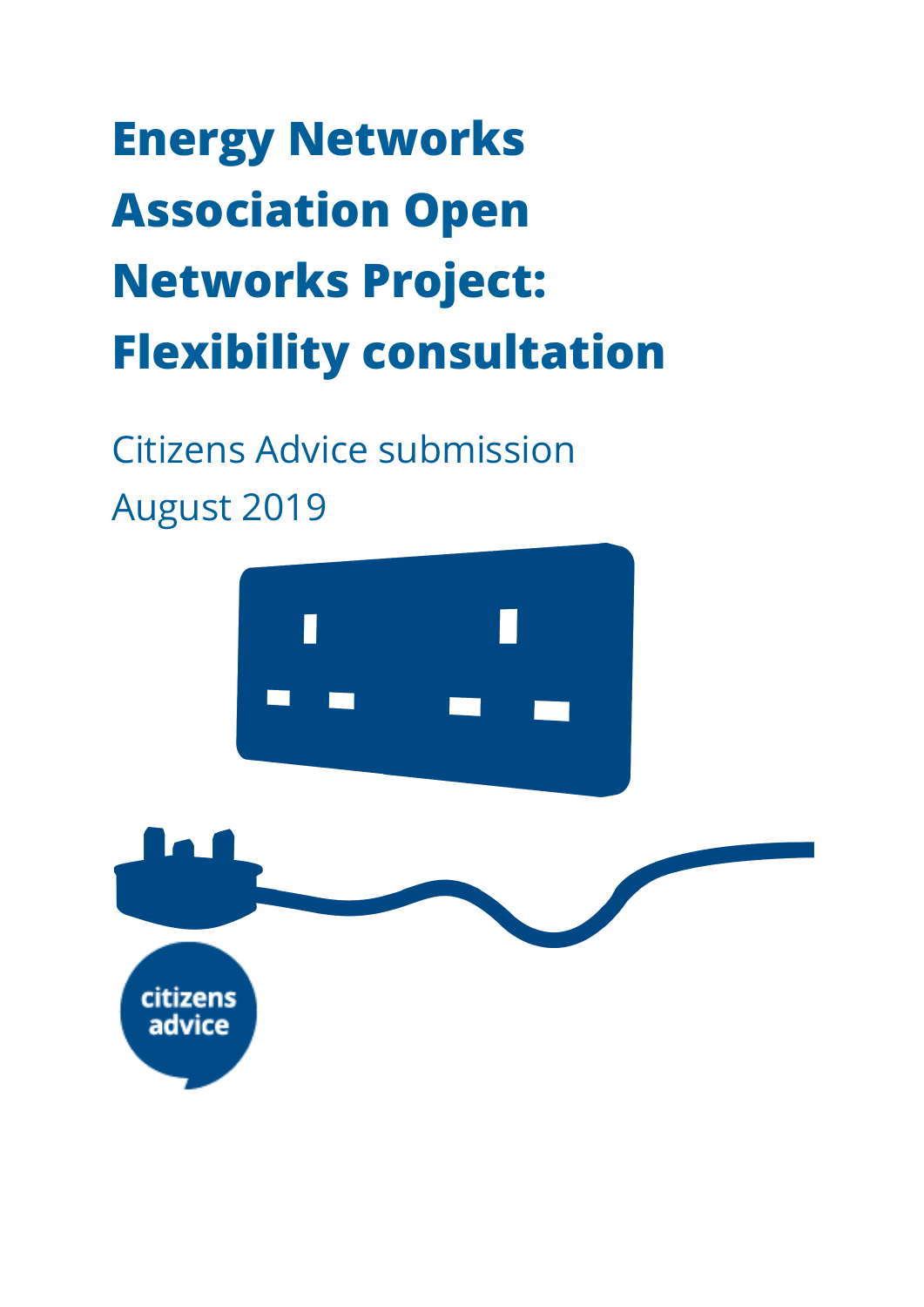## **Introduction**

Citizens Advice welcomes the opportunity to respond to this consultation as part of its statutory role to represent domestic and small business energy consumers in Great Britain.

We have previously contributed to the Open Networks project through responding to the Commercial Principles consultation<sup>1</sup>, the September 2018 Open Networks: Future Worlds consultation<sup>2</sup>, and the February 2019 Open Networks Future Worlds consultation<sup>3</sup>. We also sit as a member on the Open Networks Advisory Group.

We support the work of the ENA Open Networks project and highlight the need for rapid development of the flexibility market as representing a vital element to enable the United Kingdom to meet its 2050 carbon reduction targets. Lower costs for consumers should also be an outcome of a deep and active flexibility service market. The joint Ofgem/BEIS Open Letter to the ENA Open Networks project<sup>4</sup> in July 2019 recommended the progression of least regrets actions. We uphold the same view while also recommending that there is continued and further engagement by network companies with stakeholders, consumers and network customers to confirm the correct direction of travel and to support the implementation of actions.

We note the increased focus on standardisation and simplicity within this workstream and support the drive to common contractual terms and conditions. We would welcome a speedier outcome to this particular aspect of the Open Networks project as standardisation of branding and naming of services, and the use of common legal terms and contractual arrangements should facilitate participants entering the market and being able to easily contract with multiple DSOs and the ESO.

Citizens Advice response to ENA's Open Networks [Commercial](https://www.citizensadvice.org.uk/Global/CitizensAdvice/Energy/Energy%20Consultation%20responses/CitA%20Response_ON-WS1-P4%20Commercial%20Paper.pdf) Principles paper, October 2017.

<sup>&</sup>lt;sup>2</sup> Citizens Advice response to ENA's Open Networks: Future Worlds [consultation,](https://www.citizensadvice.org.uk/Global/CitizensAdvice/Energy/Energy%20Consultation%20responses/Citizens%20Advice_Future%20Worlds%20consultation.pdf) September 2018 <sup>3</sup> Citizens Advice response to ENA's Open Networks: Future Worlds Impact [Assessment](https://www.citizensadvice.org.uk/Global/CitizensAdvice/Energy/Energy%20Consultation%20responses/ENA%20ONP%20-%20Future%20Worlds%20Impact%20Assessment%20-%20CA%20response.pdf) [consultation,](https://www.citizensadvice.org.uk/Global/CitizensAdvice/Energy/Energy%20Consultation%20responses/ENA%20ONP%20-%20Future%20Worlds%20Impact%20Assessment%20-%20CA%20response.pdf) May 2019

Ofgem, Open letter to the ENA Open Networks project - [Upgrading](https://www.ofgem.gov.uk/system/files/docs/2019/07/ofgem-beis_joint_open_letter_to_the_ena_open_networks_project.pdf) our energy system, July [2019](https://www.ofgem.gov.uk/system/files/docs/2019/07/ofgem-beis_joint_open_letter_to_the_ena_open_networks_project.pdf)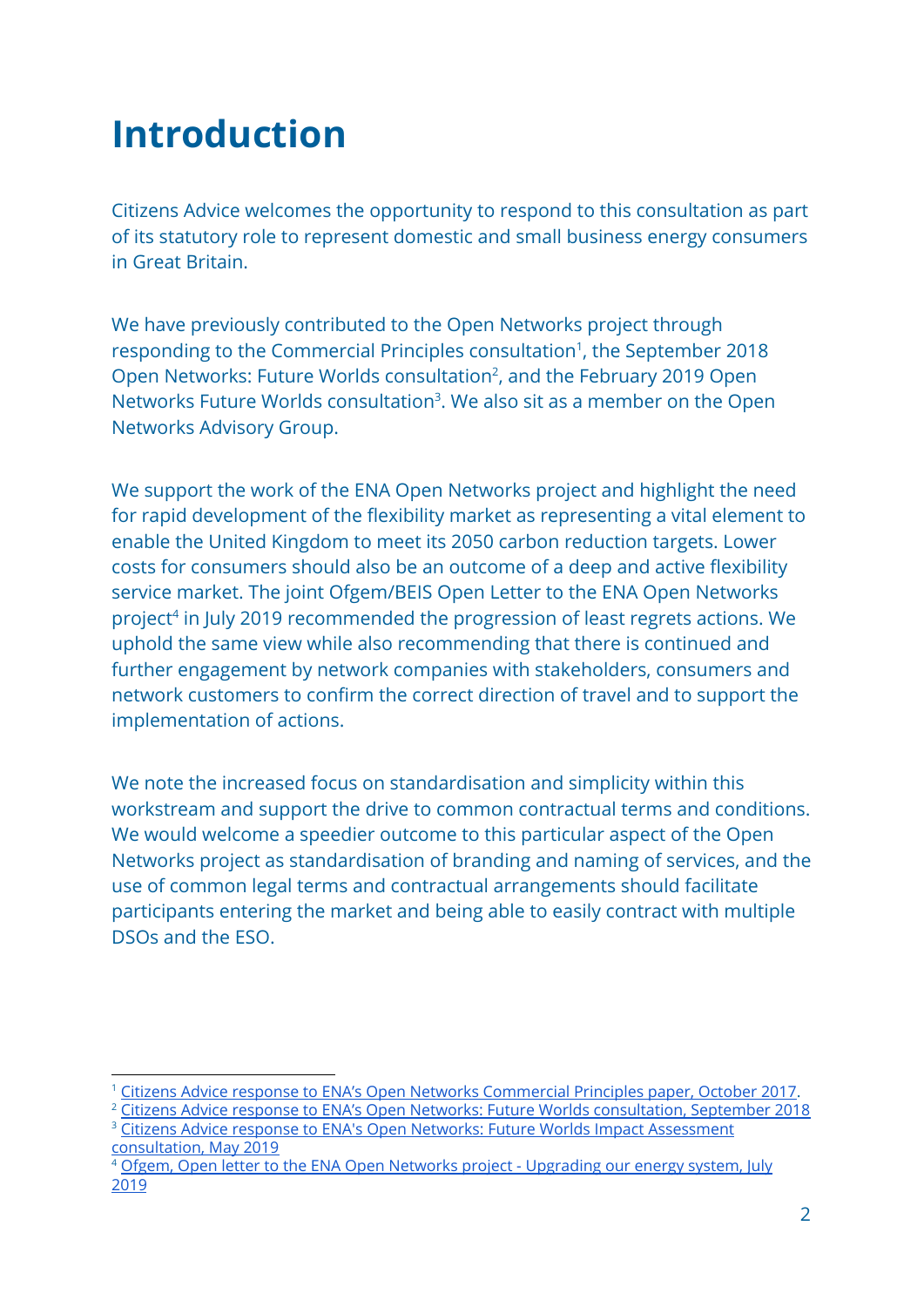### **Consultation questions**

#### **Q1 - Do you agree with these six steps and if not, please provide us with any rationale?**

We are pleased to see that the ENA publication 'Building a more efficient, smarter, cleaner system: Our six steps for delivering flexibility services' is supported by all the Distribution Network Operators (DNOs), National Grid Electricity System Operator (ESO), National Grid Transmission Operator (NGTO) and also BUUK Infrastructure (representing an Independent DNO). Given the need for whole systems thinking to make the transition to Distribution System Operator (DSO) role a success, it is welcome to see the backing that these companies are providing to the Open Networks process, including the flexibility aims.

We agree with these six steps and support their further development.

#### **Q2 - Are there any steps that you believe are missing or any elements of these steps that are not covered by the Open Networks Project developments and products?**

One element that may need more emphasis is the role that the DSOs will be playing in enabling smaller, non-traditional or non-commercial entities to participate in flexibility markets. A number of the steps can be seen to incorporate the element of accessibility through championing a level playing field, standardisation and removing barriers. However, it would be beneficial if there was an explicit focus upon ensuring that smaller or non-commercial entities (such as social housing projects or community groups) could participate easily. Information about flexibility opportunities and application systems will need to be easy to understand by non-industry specialists. DSOs will almost certainly need to proactively communicate with and assist community groups to provide flexibility. A specific commitment to provision of highly accessible DSO services, including a service support element for smaller and/or community group participants, would be welcomed.

Step 3, 'Conduct procurement in an open and transparent manner', notes that the overriding consideration should be to ensure that decisions are made which are most cost-effective, while meeting the needs of all customers, the system,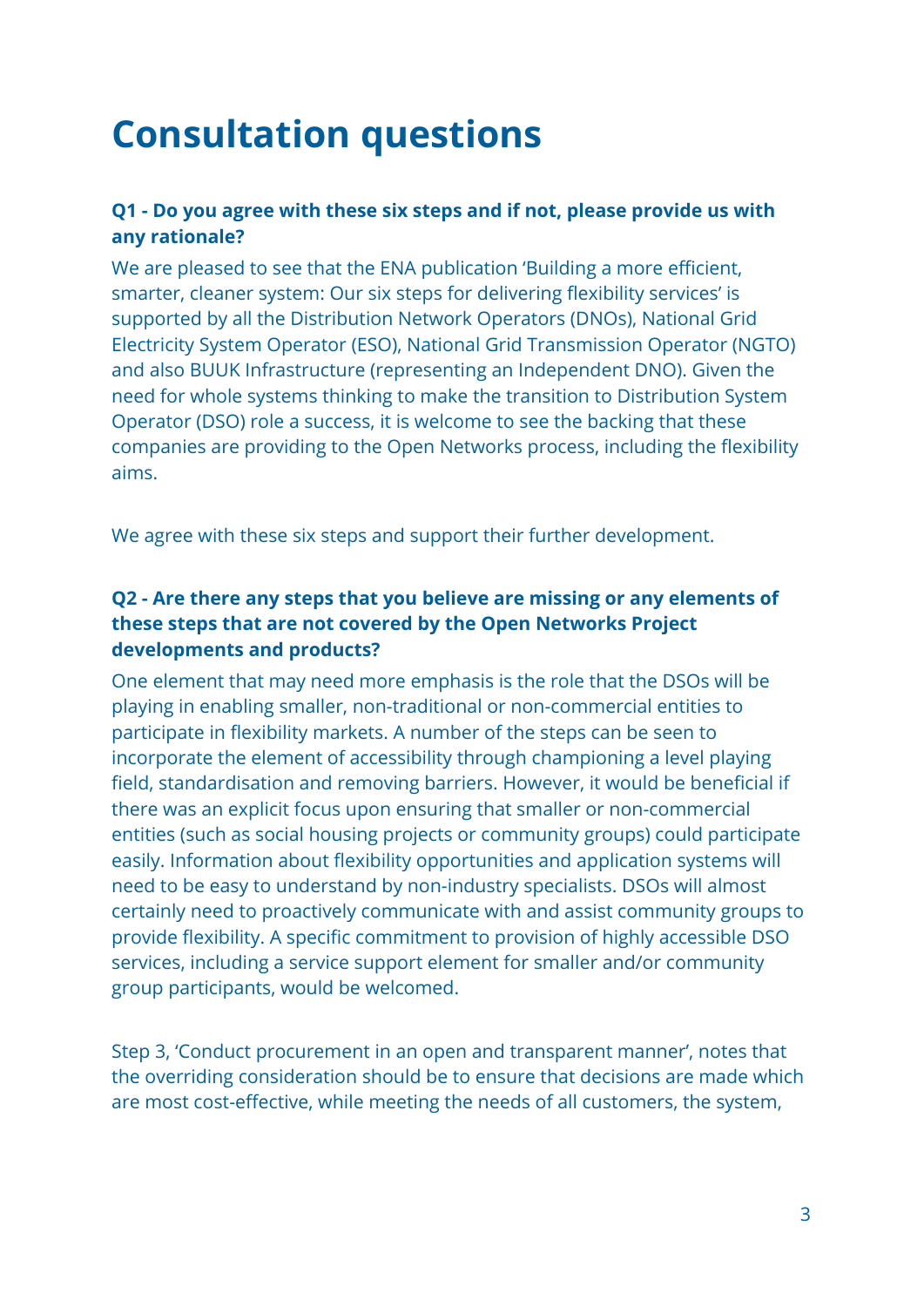and the networks. As noted in our response<sup>5</sup> to the Open Networks Future Worlds Impact Assessment consultation in February 2019, a DSO may wish to pursue the cheapest and most efficient option for the network, whether reinforcement of infrastructure, smart grid solutions, or by using a distributed energy resource. However, we believe that there is a case for a wider policy discussion as to whether the DSO should be required to consider local and national environmental and social implications surrounding the operational and investment choices. It may be relevant, for instance, for a DSO to consider issues relating to:

- meeting low carbon and air quality targets,
- positive economic impact in a local area and community benefit, and
- sustainability of the energy mix.

We would welcome further consultation by the ENA on this topic.

#### **Q3 - Which elements do you believe should be prioritised and are there any suggestions to amend our workplan as a consequence?**

Each of the 6 steps is a vital element to achieve an effective, neutral and transparent flexibility market. However, Step 5, 'Providing regular, consistent, and transparent reporting', arguably has primacy. Open reporting provides clarity on whether the other steps are being implemented efficiently and effectively. As such, the commitment to regular, thorough, and open communication should be prioritised to enable scrutiny of progress and suggest improvements.

#### **Q4 - Do you agree with these six principles underpinned by simplicity and if not, please provide us with any rationale?**

We agree with the 6 principles as providing suitable grounding for the establishment of an effective flexibility market.

We agree that the 7th theme of simplicity should underpin the 6 principles. As mentioned within our answer to Q1, to make the transition work effectively and cost-efficiently, participation by a wide range of flexibility providers is needed. These providers may include non-industry specialists or those new to the sector and therefore simplicity in the implementation of each step will be critical to enable new and existing providers to rapidly offer their services, connect to the networks, and undertake active flexibility services.

<sup>&</sup>lt;sup>5</sup> Citizens Advice response to ENA's Open Networks: Future Worlds Impact [Assessment](https://www.citizensadvice.org.uk/Global/CitizensAdvice/Energy/Energy%20Consultation%20responses/ENA%20ONP%20-%20Future%20Worlds%20Impact%20Assessment%20-%20CA%20response.pdf) [consultation,](https://www.citizensadvice.org.uk/Global/CitizensAdvice/Energy/Energy%20Consultation%20responses/ENA%20ONP%20-%20Future%20Worlds%20Impact%20Assessment%20-%20CA%20response.pdf) May 2019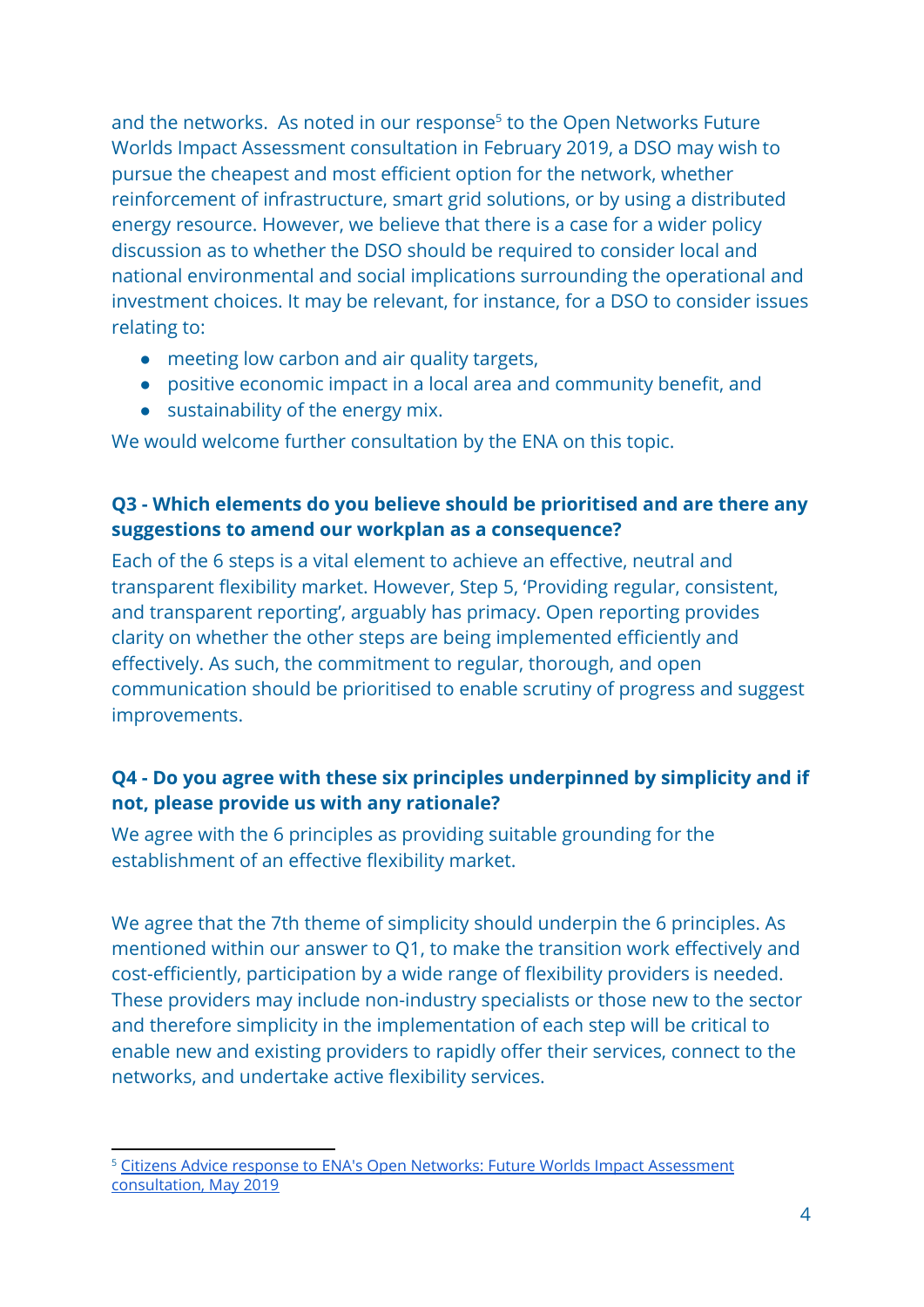The 1st principle, Neutral Market Facilitation, notes that System Operators must run their businesses in a way that reflects reasonable expectations of network users and other stakeholders, including new entrants and new business models. It would be useful for this 1st principle to include a commitment for DSOs to be proactive in enabling new entrants to enter the flexibility market (i.e. in a similar way that Elexon onboards entrants to the balancing mechanism). This proactive onboarding would facilitate more flexibility providers to enter the market, thereby potentially lowering overall network and energy costs and providing revenues to new participants (such as non-commercial community groups), as well as widening the market.

The 2nd principle, Market Boundaries, notes that there may be circumstances where bilateral arrangements might need to be entered into due to the illiquidity of providers in the market. There is also a provision for emergency conditions to permit a control-led solution rather than a market-led solution. For transparency purposes and to facilitate the widening of the market, there should be a strong commitment to publish details of these transactions in a timely manner. At present, the principle refers to periodic reporting of bilateral contracts, however, we believe that rapid and public reporting should be made of these contracts and associated dispatch. We note that part of this principle also refers to making efforts to reduce illiquidity and the instance of bilateral arrangements, which we support.

The 4th principle, Rights and Obligations, notes the relationship requirements between System Operators and Market Participants. System Operators will be entering into a potentially high number of new commercial arrangements with varying types of Market Participant with complex arrangements for pricing and contract delivery. There may be stacking of revenue where a flexibility provider may contract with multiple DSOs and/or the ESO. There may also be added contractual complication should third party platforms provide registration, application processes, selection of contracted entities, enable dispatch, or payment calculation and deliveries. It is inevitable that there will be occasional disputes arising between these various parties. It would be valuable for DSOs and the ESO to start considering now the mechanisms by which such disputes could be managed, including whether an independent arbitration body or appeal mechanism will be needed, and how the costs of disputes could be managed between the various parties. A poor dispute resolution mechanism could create a potential blocker for an effective flexibility market and could put off consumers from taking part.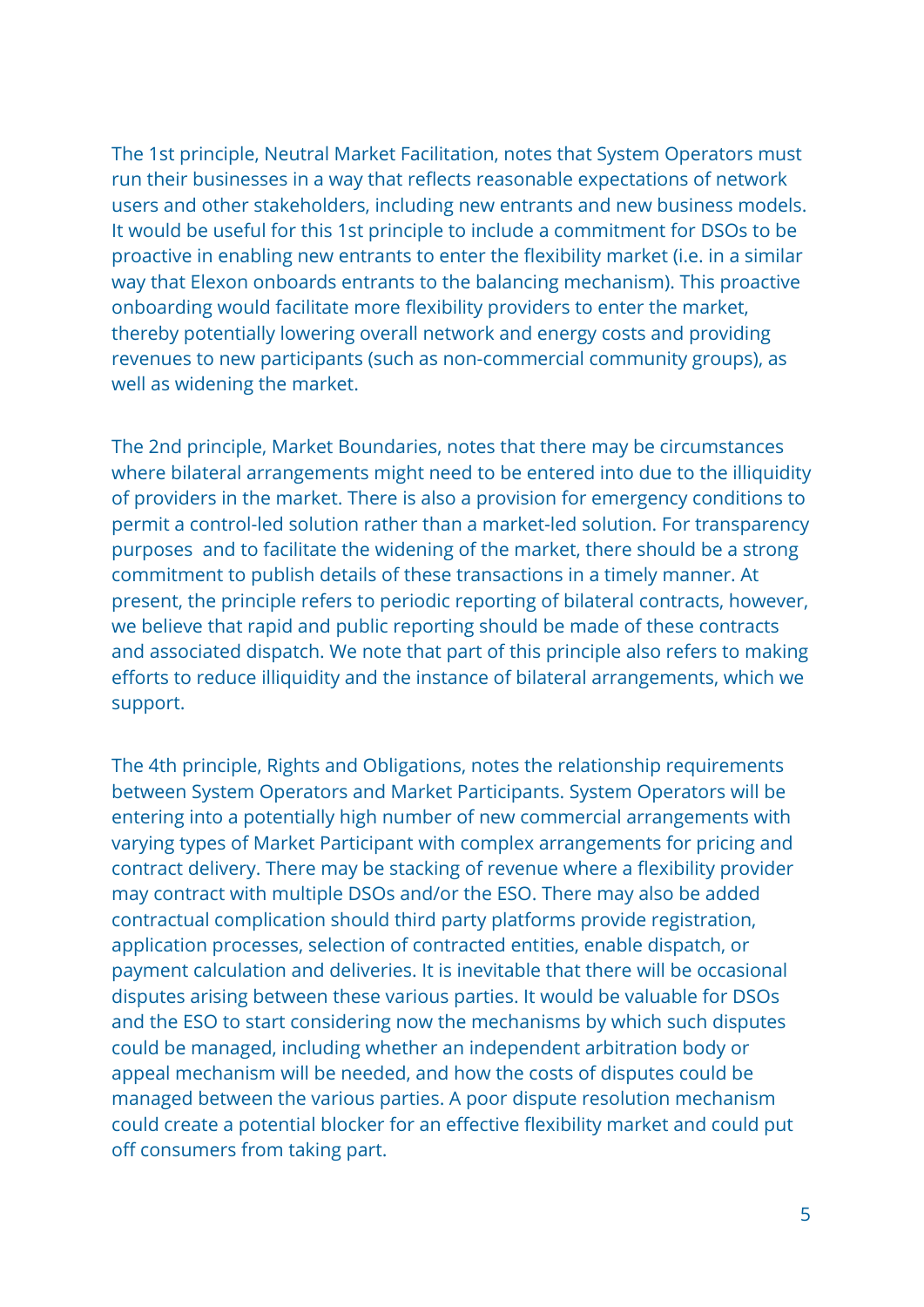In the same light, it may be suitable to address the issue of potential poor delivery by flexibility providers and how data about inadequate performance could be shared between DSOs and the ESO to forestall a low quality provider being able to continue to contract with other System Operators. This will need legal input to ensure appropriate data and competition safeguards for the flexibility provider.

The 5th principle on Interoperability of Systems, is strongly supported to ensure standardisation between systems and to reduce costly mechanisms to transfer data or revolve data issues. We further support the publication of the progress towards interoperability as per 5.ii.

The 6th principle on Coordination and Information Exchange does make reference to system integrity and the avoidance of harmful interference by Flexibility Platforms. It is noted at 6.iv that the System Operators carry system responsibility to ensure security of supply and system stability. However, we would welcome a higher focus upon the need for system security in this section with specific reference to the potential for cyber-attacks or errors in systems potentially caused by Flexibility Platforms or from other System Operators' systems. At present, the language of this principle appears to underplay the potential risks from system interoperability.

#### **Q5 - Are there any other principles that you believe we need to encourage more participation in flexibility?**

An effective flexibility market and transition to DSO will have a likely considerable expense to build the various systems and pay for the operational personnel. It is important that there is widespread support for the expenditure and actions to be taken by the DNOs within the current RIIO-ED1 price control period and in the forthcoming RIIO-ED2 business planning process to facilitate the flexibility market. We would therefore recommend that network companies have a principle that there is wide support by stakeholders for their plans and actions. 'Stakeholders' have been defined by Ofgem $<sup>6</sup>$  within the RIIO-2 enhanced</sup> engagement process as individuals, organisations or communities that are impacted by the activities of the network company. This includes existing and future consumers.

<sup>6</sup> Ofgem, Enhanced Stakeholder [Engagement](https://www.ofgem.gov.uk/system/files/docs/2018/04/riio-2_enhanced_stakeholder_engagement_guidance_v13_final.pdf) Guidance, April 2018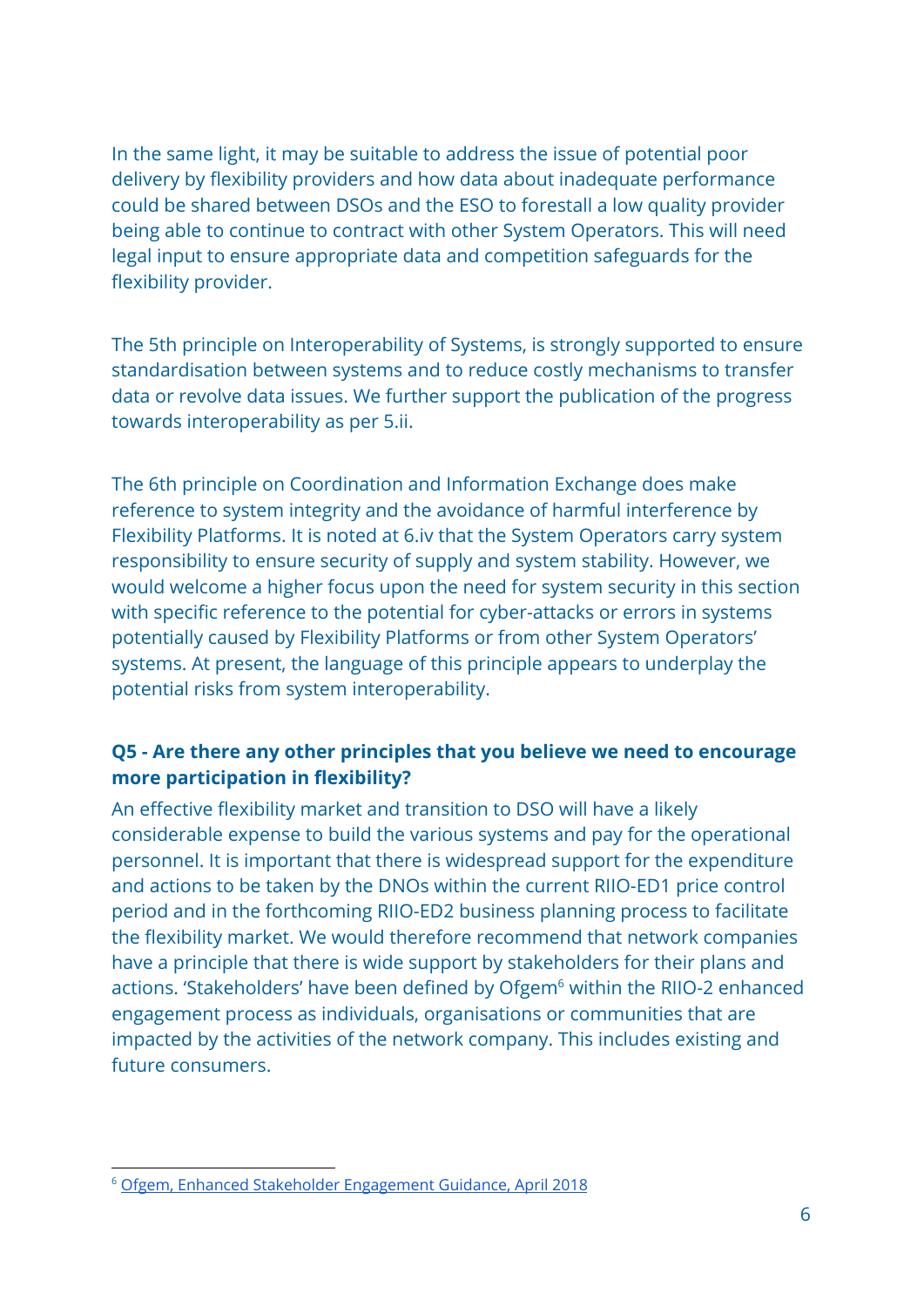**Q6 – Is there anything in these principles that you think would compromise your ability to participate or should these principles be applied differently from the way set out in our paper?**

No response provided.

### **Q7 – We will apply these principles to all of our future development work – do you believe that there are any elements that are not covered by Open Networks Project developments or elements that should be prioritised?**

See answers to Q4 and Q5.

#### **Q8 - Do you agree with the learning and 'good practice' highlighted in the report and can you provide any suggestions for any additional points to be considered and/or steps to implementation?**

We support the continued development of the learning and good practice as highlighted within the Workstream 1 (T-D Processes) Product 2: DER Services Procurement Review. We note the evolving nature of the work in this workstream and how permitting a degree of innovation and difference between DSOs is welcome, but how these differences may also potentially create barriers to market development. We would highlight the following aspects:

- Regular and frequent stakeholder engagement is key to ensuring that the flexibility market and procurement processes are effectively designed and implemented. The National Grid ESO's project 'Power Responsive' is an example of such stakeholder engagement<sup>7</sup>. There will be a need to ensure that smaller potential participants (such as the named groups of local authorities, Local Enterprise Partnerships, and community groups) are adequately consulted to ensure a widespread provision of flexibility services. There may be an increase in resource requirements to service these groups at first, but readily accessible and consistent systems and processes should facilitate participation and help to build a strong and deep market. As community groups engage with flexibility services, it is likely that existing or new forums may emerge where groups can inform each other of opportunities and methods of participation. DSOs could encourage the development of such information exchange forums or actively contribute to them.
- Standardisation of naming of services (branding) and terminology within contracts is a vital element to ensure ease of participation in the flexibility market. We support the continued drive for consistent contracts and

<sup>7</sup> National Grid ESO 'Power Responsive' project, <http://powerresponsive.com/>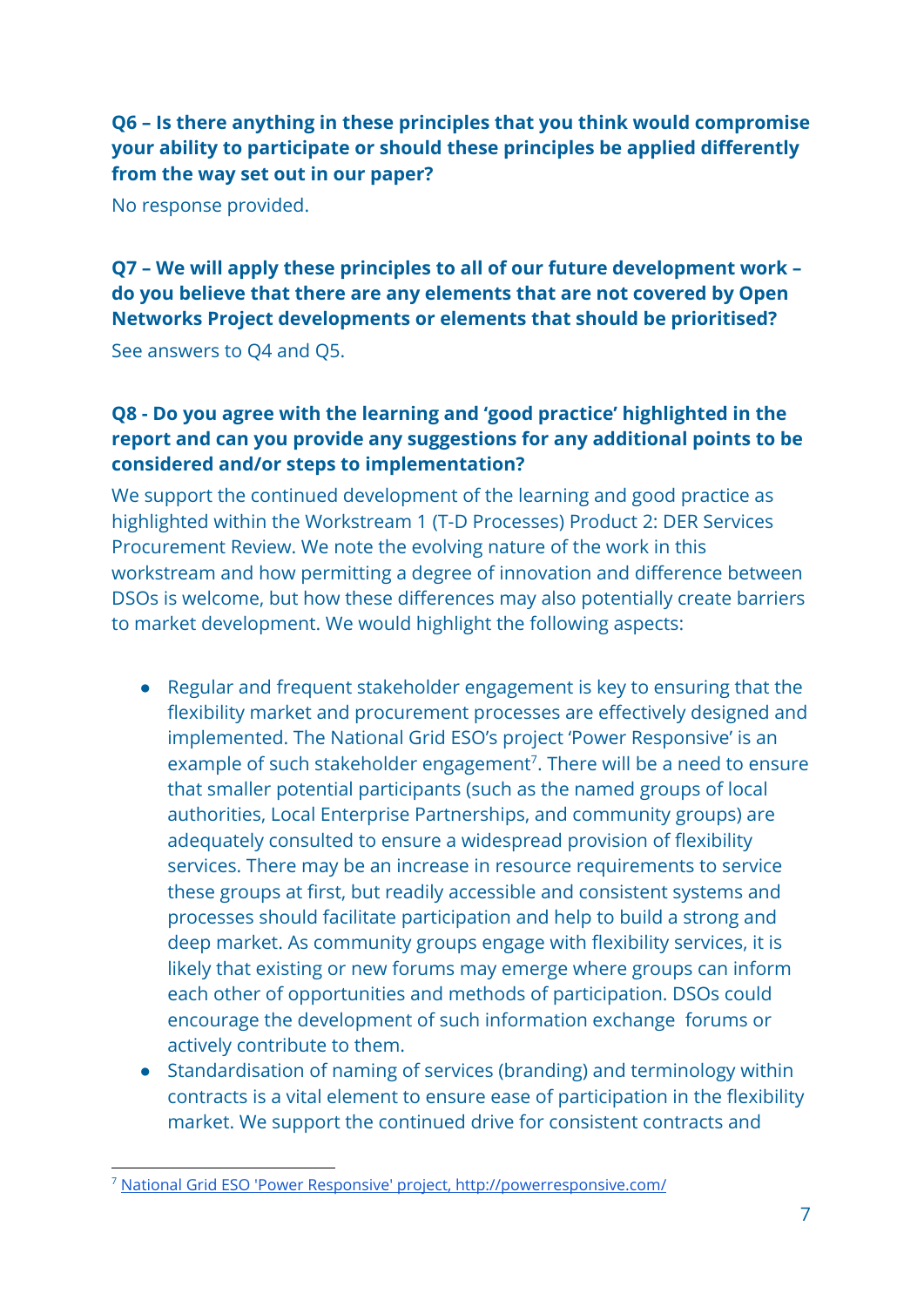branding. This also makes it easier for advice organisations like Citizens Advice to be able to answer queries from consumers interested in or taking part in flexibility services if the terms and conditions and names of services are the same or similar across DSOs.

#### **Q9 - What would be your preferred mechanism for engaging with DNOs for specific DSO Service design activities and/or procurement events?**

No response provided.

#### **Q10 - In addition to the data set out in Appendix 2, what extra information might DER or market platforms require to support their involvement in the procurement of DSO Services?**

No response provided.

#### **Q11 – Do you agree with our Next Steps and the development approach to standardise contract terms and conditions set out in DSO Services Commercial Arrangements – Product 4 and do you have any suggestions to improve our proposed developments?**

We support the change from looking to best practice to a commitment to standardise contractual terms and conditions that would be used across all DSOs. It is clear that stakeholder feedback has been taken into account to drive this change. While development of standardised contractual terms may take longer to deliver than establishing core best practice, there are likely to be substantial benefits to the flexibility market in the longer term. We note that the expected date for delivery of a template of the standardised contract terms and conditions will be March 2020. However, we would recommend accelerating this timetable as a rapidly developed flexibility market would drive down consumer costs and help to meet the low carbon agenda of the UK. We note that the DSOs and the ESO are contributing to the common set of terms and conditions and we believe that this will be beneficial especially to providers who may be contracting with the ESO as well as DSOs to stack revenue. Commitment to continual review of the contract terms and conditions will be needed while the market continues to evolve until the practices and contracts become established.

#### **Q12 - Do you have any feedback and comments on our Recommendations for Good Practice Adoption in Product 4?**

As mentioned in Q4, it would be sensible to consider further how disputes or complaints could be managed that may arise from contracts across DSOs and/or the ESO and/or any third party platform provider. It may be beneficial to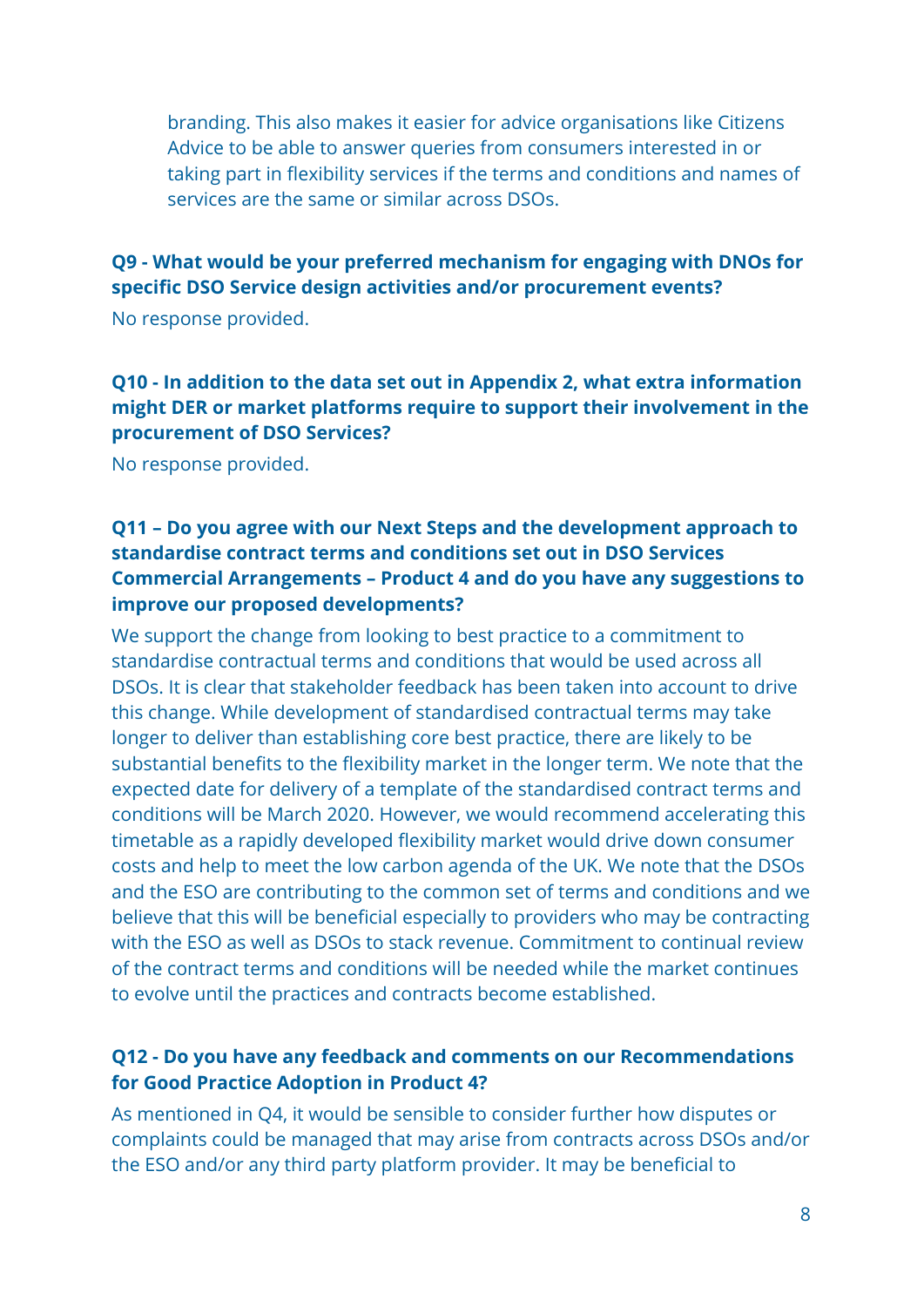consider the establishment of a common arbitration or appeal process. Individual resolution mechanisms across multiple parties could be very costly for network companies and ultimately consumers.

#### **Q13 – What new markets do you think we should consider as part of this work and do you have any proposed changes to the scope and nature of our development work to encourage flexibility market participation?**

No response provided.

#### **Q14 – Do you have any ideas on how we might better engage and encourage feedback and input from non-traditional energy market participants?**

The consultation document lists a number of different participant groups that could become part of the flexibility market. Included in these groups are local authorities, Local Enterprise Partnerships (LEPs) and community groups. We would recommend building upon existing innovation work with these communities, such as the Social Constraint Managed Zones (SCMZ) project<sup>8</sup> being run by SSEN and National Energy Action. This project is using Match Making workshops and seed funding to facilitate participation. It may also be valuable for DNOs to go to existing local authority, community group, or LEP forums to inform these groups about potential flexibility provision opportunities. Establishing new forums or workshops specific to flexibility services may suffer from poor take-up due to unfamiliarity of the subject matter. It may also be valuable to use participants from the SCMZ project as vocal champions to encourage interest and confidence in this new market.

<sup>&</sup>lt;sup>8</sup> SSEN, NEA, Social [Constraint](https://www.nea.org.uk/technical/scmz/) Managed Zones project